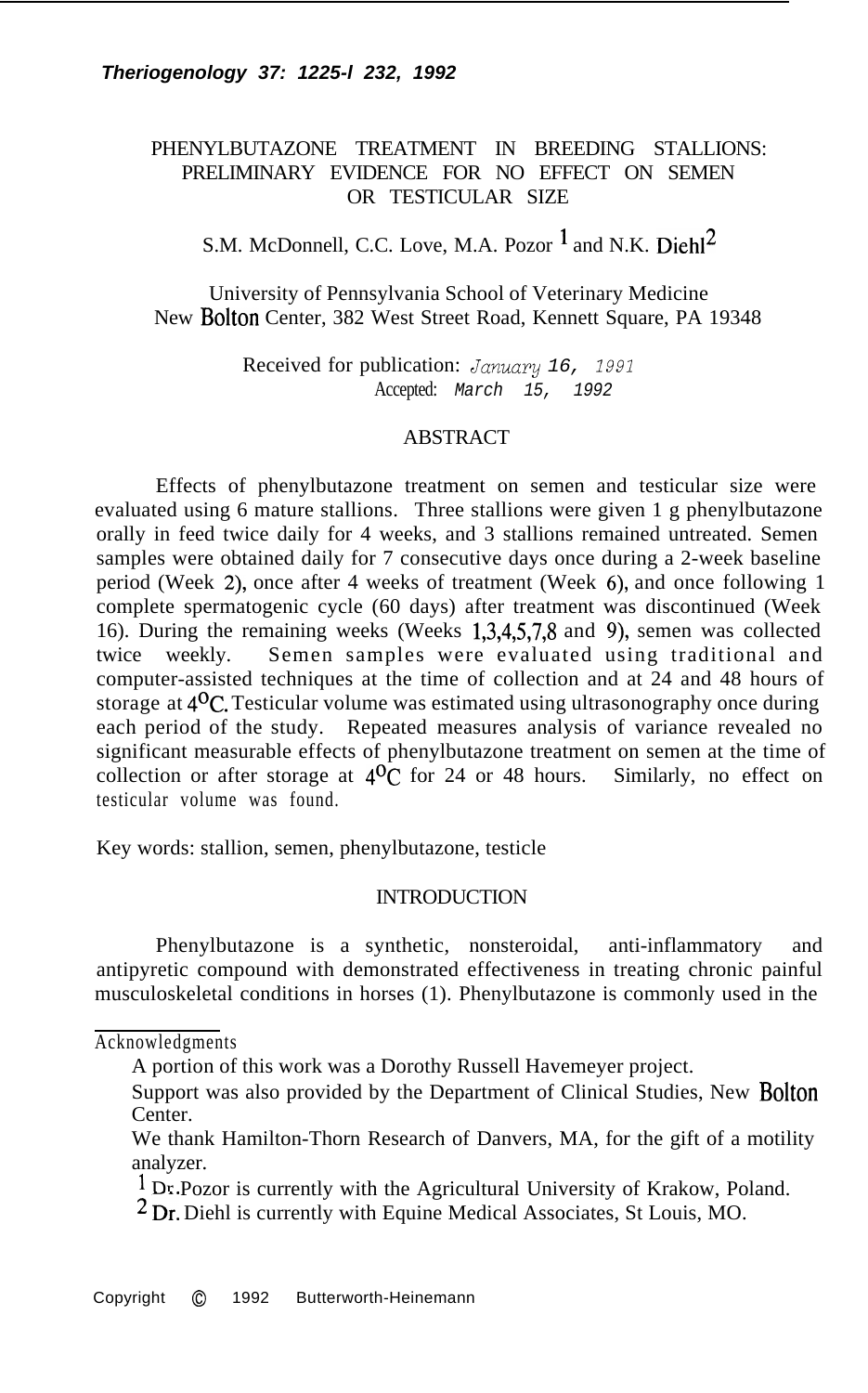management of hind limb or back pain in breeding stallions that, if untreated, could interfere with mounting and thrusting. Data are not available on the possible side effects of phenylbutazone on semen or fertility. Phenylbutazone actively inhibits prostaglandin synthesis, and would be expected to alter prostaglandin constituents of seminal fluid. Larsen and co-workers (2) have demonstrated lowered concentrations of prostaglandin F-2alpha (PGF-2alpha) metabolites in the seminal plasma of 3 stallions treated with phenylbutazone. Although the role of prostaglandins in semen is not well defined, it is reasonable to expect a role in viability, motility or fertility of the spermatozoa. Without critical data, it is difficult to clinically recommend phenylbutazone treatment for breeding stallions. This preliminary study was conducted to evaluate possible effects of phenylbutazone treatment on the semen of stallions. Total number of spermatozoa, sperm concentration, total and progressive motility and morphological characteristics of semen of phenylbutazone-treated and control stallions were compared immediately after ejaculation using standard and computer-assisted semen analysis techniques. Also, motility of spermatozoa of phenylbutazone-treated stallions and control stallions was compared at 24 and 48 hours after cooling and storage in an industry-standard, slow-cooling  $(4^{\circ}C)$ , short-term (48 hours) semen storage system.<sup>a</sup> Testicular volumes for phenylbutazone-treated and control stallions were also compared.

# MATERIALS AND METHODS

# General Design

Six mature stallions (2 Standardbred, 4 Thoroughbred; ages 7 to 20 years), each with two scrotal testicles of normal size and consistency, and with semen evaluation results within the range of normal, were used in the study. The animals were maintained in individual stalls with daily paddock exercise. Stallions were randomly assigned to the phenylbutazone treatment group (1 g orally in grain twice daily for 4 weeks;  $n=3$ <sup>b</sup> or to the control group (no treatment,  $n=3$ ). The study was conducted for 16 consecutive weeks from July through October. Characteristics of fresh and stored  $(4^{\circ}C)$  semen as well as testicular volumes of treated and control stallions were compared during a 2-week pretreatment (baseline) period, a 4-week treatment period, and a lo-week post-treatment period. Semen samples were obtained and evaluated daily for 7 consecutive days (in order to reach levels of daily sperm output) once during the baseline period (Week 2), once after 4 weeks of treatment (Week 6), and once following one complete spermatogenic cycle (60 days) after treatment was discontinued (Week 16). During the remaining weeks (Weeks 1,3,4,5,7,8 and 9), semen was collected twice weekly.

a Equitainer, Hamilton-Thorn Research, Danvers, MA.

b Coopers Animal Health, Inc., Kansas City, KS.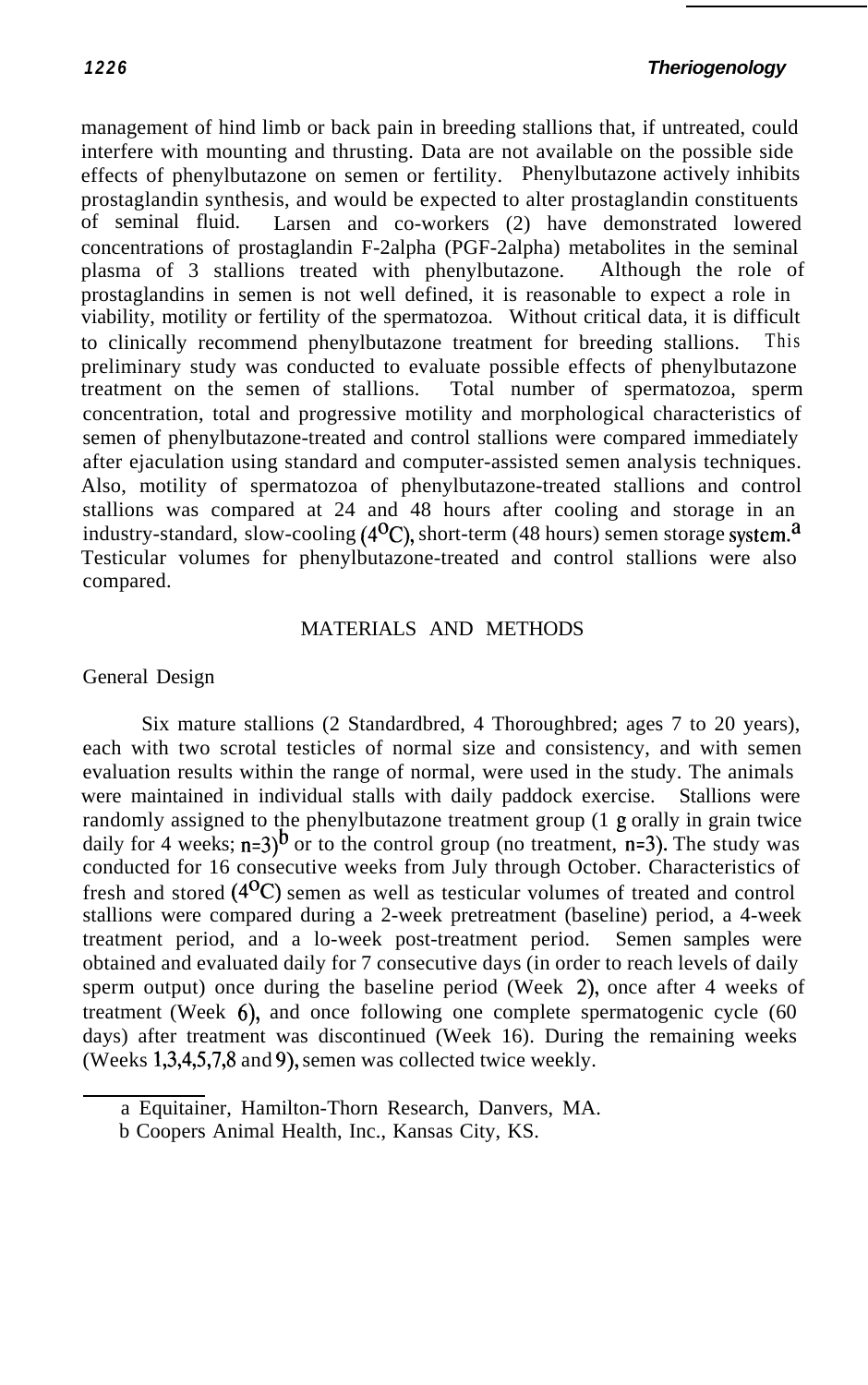# Semen Collection and Analysis

Semen samples were obtained using a live ovariectomized stimulus mare, a dummy mount mare and a Missouri style artificial  $v_{\text{agina}}^{\text{c}}$ . For 1 stallion (control group), semen was collected by manual stimulation while the stallion was standing on the ground, as described by Crump and Crump (3). Each semen sample was evaluated immediately after collection according to Society for Theriogenology recommendations (4). Traditional measures at the time of collection included the pH, gel-free semen volume, gel volume, concentration of spermatozoa, total number of spermatozoa, percentages of specific morphological defects as well as visually estimated total and progressive motilities. In addition, a motility analyzer (Hamilton-Thorn Motility Analyzer HTM-2030) $<sup>d</sup>$  was used to obtain measures of</sup> the percentage of motile cells, percentage of rapid cells, percentage of moderate cells, percentage of slow cells, and percentage of static cells as well as mean linearity, mean path velocity, and mean progressive velocity of motile cells. For this procedure, semen in a quantity containing an estimated 400 million spermatozoa was added to 20 ml of skim milk glucose extender (Kenney) without an antibiotic (4) in a 50-cc Whirlpak  $bag<sup>c</sup>$  for a target dilution rate of 20 million spermatozoa to 1 ml of extender. Each sample was evaluated based on 3 fields of each of 2 chambers. Six frames per field were scanned at the rate of 19 frames/second. Chamber temperature, set at  $35^{\circ}$ C, varied from 35 to  $39^{\circ}$ C. Additional gate size and luminosity settings used throughout the study are shown below (Table 1).

|  |  | Table 1. Motility Analyzer Settings |  |
|--|--|-------------------------------------|--|
|--|--|-------------------------------------|--|

| Minimum contrast    | 6   | Critical path velocity   | 35         |
|---------------------|-----|--------------------------|------------|
| Minimum size        |     | Critical linear index    | 25         |
| Low size gate       | 0.3 | Default intensity        | 85         |
| High size gate      | 2.0 | velocity<br>Slow<br>gate | 20         |
| Low intensity gate  | 0.4 | Illumination             | Dark Field |
| High intensity gate | 2.0 |                          |            |

Twenty millimeters of diluted semen was then cooled to  $4^{0}C$  and stored for 48 hours in an industry standard slow cooling 48 hour storage container  $(5)$ .<sup>e</sup> Motility characteristics were assessed at 24 and 48 hours, using the motility analyzer, as described above.

- Nasco, Fort Atkinson, WI 53538.
- d Hamilton-Thorn Motility Analyzer HTM-2030, Hamilton Thorn Research, Danvers, MA
- e Equitainer Hamilton Thorn Research, Danvers, MA.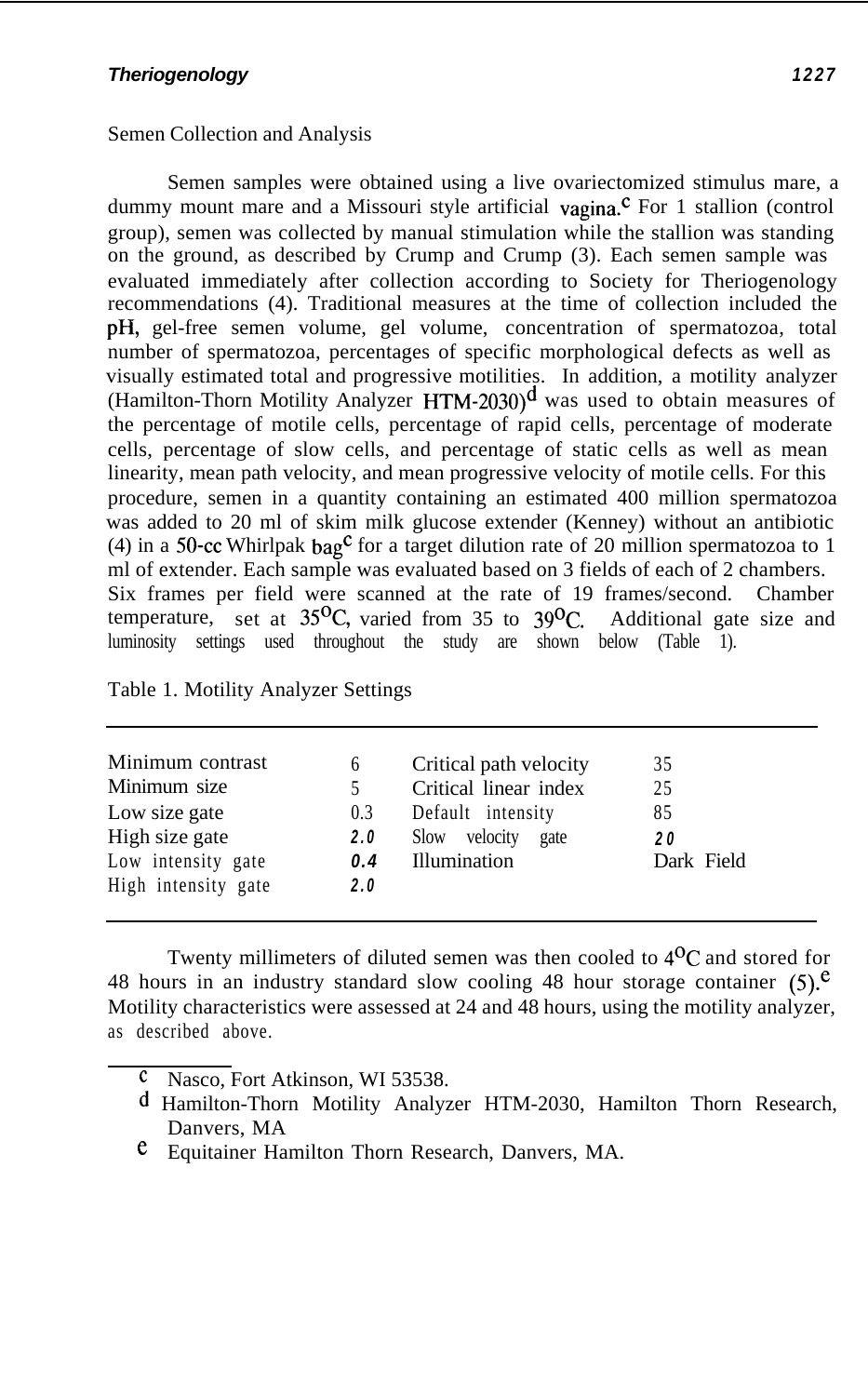- 1228
- Table 2. Traditional and HTMA<sup>d</sup> semen results as well as testicular volume measures for phenylbutazone-treated and control stallions during baseline, treatment, and post-treatment periods. Values represent group means with standard deviations in parentheses. Group means for semen measures are based on each stallion's mean of Days 5,6, and 7 of a 7-day daily collection sequence.

|                                                                                                                                                                                                                                                                                                  | <b>Baseline</b>                                                                                                                               |                                                                                                                                     | Treatment                                                                                                                             |                                                                                                                                           | Post-treatment                                                                                                              |                                                                                                                                  |
|--------------------------------------------------------------------------------------------------------------------------------------------------------------------------------------------------------------------------------------------------------------------------------------------------|-----------------------------------------------------------------------------------------------------------------------------------------------|-------------------------------------------------------------------------------------------------------------------------------------|---------------------------------------------------------------------------------------------------------------------------------------|-------------------------------------------------------------------------------------------------------------------------------------------|-----------------------------------------------------------------------------------------------------------------------------|----------------------------------------------------------------------------------------------------------------------------------|
| Traditional Measures at 0 hours                                                                                                                                                                                                                                                                  | Control                                                                                                                                       | Phenylbutazone                                                                                                                      | Control                                                                                                                               | Phenylbutazone                                                                                                                            | Control                                                                                                                     | Phenylbutazone                                                                                                                   |
| Gel-free Volume (ml)<br>Gel volume (ml)<br>Concentration (million per ml)<br>Total Sperm (billion)<br>% Morphologically normal spermatozoa<br>Total motile spermatozoa<br>%<br>% Progressively motile spermatozoa<br>Total no. of normal, progressively<br>motile spermatozoa<br>(billion)<br>PH | 66.1 (11.10)<br>17.2(9.48)<br>96.7 (27.14)<br>5.778 (1.07)<br>76.8(8.85)<br>$62.2$ $(23.42)$<br>5 1.1 (29.45)<br>2.158(1.0)<br>$7.3 \ (0.03)$ | 58.9 (24.06)<br>7.2(11.10)<br>141.6 (82.51)<br>6.737(2.79)<br>80.4 (4.53)<br>66.1(28.69)<br>58.9 (30.84)<br>3.404(2.5)<br>7.3(0.03) | 58.3 (10.41)<br>15.0(13.64)<br>122.9(48.13)<br>5.862 (1.64)<br>74.0 (9.87)<br>68.9 (18.43)<br>60.0(22.42)<br>2.891(1.7)<br>7.4 (0.06) | 56.1 (25.62)<br>13.3(14.53)<br>233.9 (216.30)<br>7.896 (3.05)<br>74.6 (3.33)<br>7 1.67 (25.22)<br>62.8 (27.76)<br>4.039(3.0)<br>7.4(0.07) | 40.4(8.67)<br>0<br>154.3 (53.35)<br>5.807 (0.56)<br>76.9 (11.03)<br>80.0 (10.14)<br>74.4 (11.10)<br>3.406(1.1)<br>7.5(0.02) | 21.7(7.17)<br>$\theta$<br>296.1 (136.4)<br>5.5 19 (1.75)<br>78.9 (5.17)<br>86.11 (6.74)<br>81.1(6.74)<br>3.619(1.3)<br>7.5(0.01) |
| HTMA Measures at 0 hours                                                                                                                                                                                                                                                                         |                                                                                                                                               |                                                                                                                                     |                                                                                                                                       |                                                                                                                                           |                                                                                                                             |                                                                                                                                  |
| % static cells<br>% motile cells<br>% rapid<br>% moderate<br>$%$ slow<br>Mean linearity $(\% )$<br>Mean path velocity (mic per second)<br>Mean progressive velocity                                                                                                                              | 24.4 (4.0)<br>75.6 (4.0)<br>61.4(6.6)<br>3.1(1.1)<br>11.0(2.4)<br>77.4 (3.0)<br>194.0(0.8)                                                    | 18.5(8.2)<br>81.5(8.2)<br>67.4(9.0)<br>3.4(0.4)<br>11.0(2.5)<br>82.0(2.6)<br>189.0 (15.8)                                           | 24.4 (8.0)<br>75.6(8.0)<br>60.0(6.3)<br>3.6(1.4)<br>12.0(2.4)<br>78.0 (4.7)<br>189.1(5.1)                                             | 23.7(2.1)<br>76.2(2.1)<br>61.0(7.1)<br>3.7(2.2)<br>12.0(3.4)<br>80.0 (1.0)<br>178.4 (25.8)                                                | 21.0(3.9)<br>79.0 (3.8)<br>54.7 (4.8)<br>4.4 $(0.5)$<br>20.0(1.2)<br>74.0 (3.5)<br>166.0(5.5)                               | 14.2(5.3)<br>85.8 (5.3)<br>69.2(5.7)<br>4.1 $(0.9)$<br>12.0(1.2)<br>75.0(2.1)<br>171.2(15.0)                                     |
| (mic per second)                                                                                                                                                                                                                                                                                 | 175.0(2.5)                                                                                                                                    | 176.8(15.3)                                                                                                                         | 171.5(9.2)                                                                                                                            | 165.0(23.7)                                                                                                                               | 149.7(4.9)                                                                                                                  | 154.3(14.7)                                                                                                                      |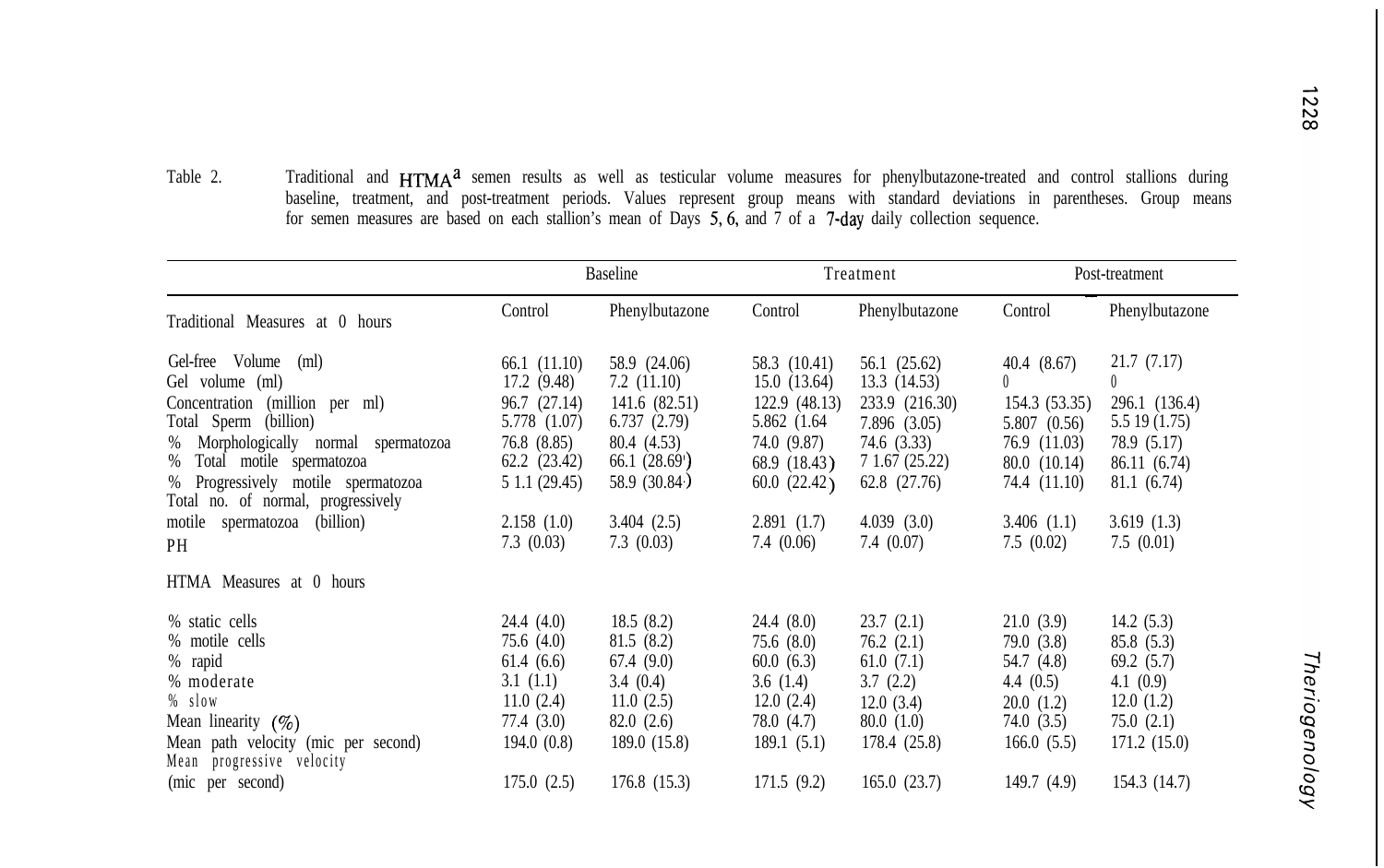### Table 2. - continued

|                                                                  |               | <b>Baseline</b>   |                | Treatment                   |                       | Post-treatment         |
|------------------------------------------------------------------|---------------|-------------------|----------------|-----------------------------|-----------------------|------------------------|
| HTMA Measures at 24 hours                                        | Control       | Phenylbutazone    | Control        | Phenylbutazone              | Control               | Phenylbutazone         |
| % static cells                                                   | 24.5(4.1)     | 36.5(4.1)         | 36.5(9.2)      | 33.8 (12.5)                 | 31.2 (9.0) 68.8 (9.0) | $^{22.7}_{77.4}$ (6.7) |
| % motile cells                                                   | 75.5(4.1)     | 63.5(4.1)         | 63.5(9.2)      | 66.2(12.5)                  |                       |                        |
| % rapid                                                          | 58.2 (7.6)    | 44.4 (7.6)        | 50.0(12.5)     | 54.9 (16.5)                 | 56.6 $(9.2)$          | 65.9(7.5)              |
| % moderate                                                       | 3.6(0.7)      | 5.2 $(0.7)$       | 2.6(0.7)       | 2.7(0.6)                    | 2.8(0.2)              | 3.0(0.4)               |
| $%$ slow                                                         | 13.6(4.1)     | 13.8(4.1)         | 11.0(3.6)      | 8.6(3.9)                    | 9.4(0.6)              | 8.5(1.9)               |
| Mean linearity (%)                                               | 76.6(2.8)     | 79.5(2.8)         | 75.6(6.4)      | 77.1(6.2)                   | 76.3(3.4)             | 80.4(1.5)              |
| Mean path velocity (mic per second)<br>Mean progressive velocity | 159.2(4.2)    | 113.3(4.2)        | 171.1(9.6)     | $15 \quad 1.7 \quad (36.6)$ | 155.5(10.2)           | 148.1 (27.9)           |
| (mic per second)                                                 | 144.0(8.6)    | 106.8(8.6)        | 152.3(7.6)     | 139.2 (30.9)                | 142.8(9.6)            | 140.2 (24.5)           |
| HTMA Measures at 48 hours                                        |               |                   |                |                             |                       |                        |
| % static cells                                                   | 35.0(7.1)     | 51.1 (22.5)       | 44.2 (12.3)    | 43.2 (13.3)                 | 34.7(9.1)             | 29.6(8.5)              |
| % motile cells                                                   | 65.0(7.1)     | 48.9 (22.5)       | 55.8 (13.3)    | 56.8 (23.3)                 | 65.3(9.1)             | 70.4 (8.5)             |
| % rapid                                                          | 49.0 (8.9)    | 31.0(26.0)        | 42.8 $(10.2)$  | 45.4 (18.0)                 | 55.0(9.1)             | 59.3 (13.5)            |
| $\%$ moderate                                                    | 4.4 $(1.1)$   | 4.5 $(1.2)$       | 2.6(0.4)       | 2.4(0.4)                    | 2.1(0.7)              | 2.8(0.8)               |
| % slow                                                           | 11.8(1.1)     | 13.5(3.2)         | 10.4(2.7)      | 8.9(4.5)                    | 8.6(0.5)              | 8.3(4.5)               |
| Mean linearity $(\% )$                                           | 71.2(9.9)     | 69.2(11.0)        | 75.3(7.2)      | 78.2 (5.8)                  | 70.7(6.8)             | 71.0(5.1)              |
| Mean path velocity (mic per second)<br>Mean progressive velocity | 134.0(6.5)    | 78.0 (26.6)       | 159.0(20.6)    | $125.0 \quad (43.8)$        | 141.0(11.0)           | 119.0(22.0)            |
| (mic per second)                                                 | 117.1(14.4)   | 70.2(27.1)        | $142.8$ (19.2) | $114.2$ (35.5)              | 127.2(11.3)           | $110.2$ $(21.5)$       |
| Measures<br>Testicular                                           |               |                   |                |                             |                       |                        |
| Left volume (cubic centimeters)                                  | 135.2 (14.28) | 116.0(33.04)      | 122.4 (15.57)  | $118.6$ $(47.72)$           | 123.0(26.77)          | 109.7 (53.75)          |
| Right volume<br>(cubic)<br>centimeters)                          | 149.1 (38.21) | $123.3$ $(29.03)$ | 109.2 (31.24)  | 131.1(26.56)                | 118.63 (40.83)        | 135.0 (36.72)          |
| Total volume<br>(cubic)<br>centimeters)                          | 284.2 (41.34) | 239.2 (62.07)     | 231.6 (43.81)  | 249.7 (73.65)               | 241.5 (63.76)         | 244.7 (87.52)          |

**T -. 0 In**

a HTMA = Hamilton-Thorne Motility Analyzer, Hamilton-Thorn Research, Danvers, MA.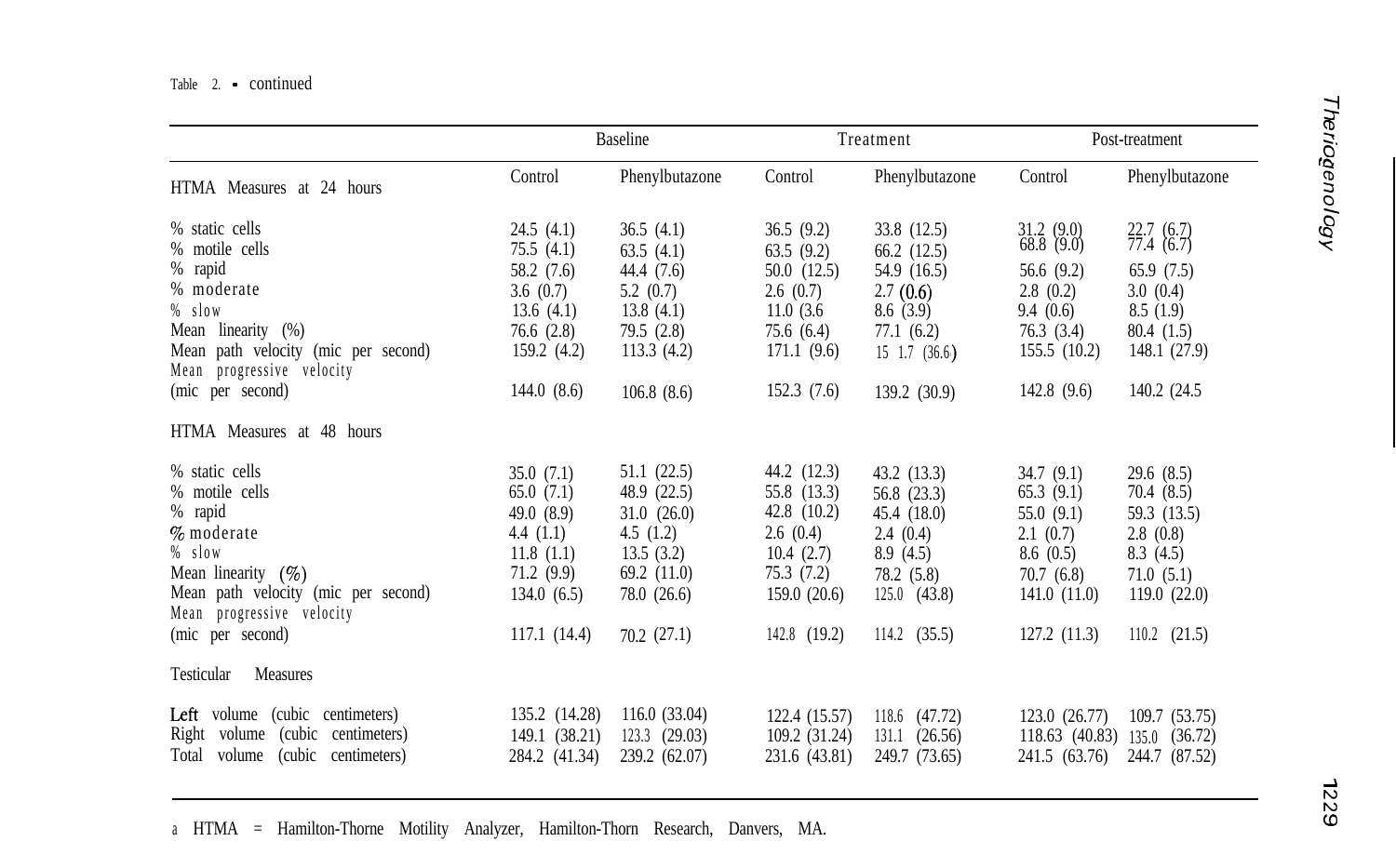### Testicular Volume

Testicular volume was estimated once during each period of the study: Week 2 (baseline), Week 6 (after 4 weeks of treatment) and Week 16 (10 weeks after treatment had stopped). Measures of length and the largest cross-sectional area obtained by ultrasonography<sup>f</sup> were used to estimate the volume of each testis, using Love's formula (6):

Volume = 
$$
4/3
$$
 Area (Length/2)

Statistical Analysis

Repeated measures analysis of variance techniques were used to evaluate differences between treatment and control groups by period for each measure. For each semen measure, analysis was performed by using, for each stallion, the mean of Days 5, 6, and 7 for each 7-day semen collection sequence. Levels of  $P < 0.05$  were considered significant.

### RESULTS

Results of semen evaluation and testicular measurements are summarized in Table 2. In this repeated measures design, a treatment effect would be manifest by an interaction between treatment and period. For only one measure, the percentage of slow cells at Hour 0, was there a significant treatment-by-period interaction. The percentage of slow cells in semen of the control treated stallions during the post-treatment period was greater than that in semen of phenylbutazone-treated stallions during any period, and greater than that in semen of the control stallions during the baseline or treatment periods.

Several main effects of period were noted. PH was higher during the post-treatment period than during the baseline period. Both the gel and gel-free volumes during the post-treatment period were significantly lower than during the baseline or treatment periods. Both the total percentage of motile spermatozoa and the percentage of progressively motile spermatozoa during the baseline period were significantly lower than during the post-treatment period.

### **DISCUSSION**

Lower volumes of gel and gel-free semen were observed in both the treated and control stallions during the post-treatment period, probably due to seasonal changes in these parameters. Baseline and treatment period samples were collected in late July through August, while post-treatment samples were obtained during the first week of November. The lower spermatozoa1 motility measured in all stallions

f Pie Medical 450, Classic Medical Supply, Jupiter, FL.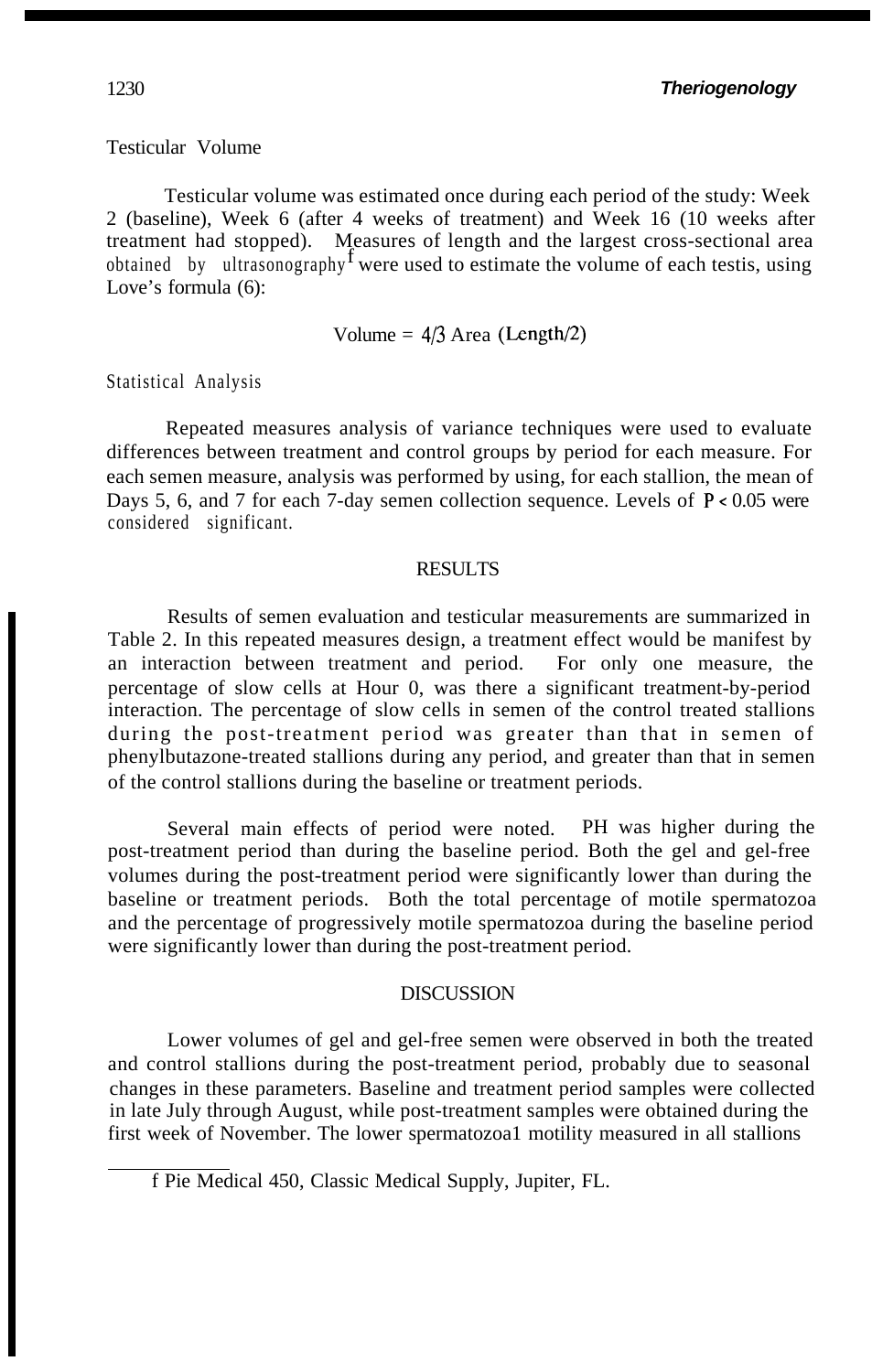during the baseline period may have been due to exceptionally hot weather (35 to  $37<sup>0</sup>C$ ) during that period. The effects may have been due to high temperature in the laboratory or to elevated testicular temperature (7).

No evidence of adverse effects of phenylbutazone treatment on semen or testicular volume was found in this study. For some of the semen parameters evaluated there is high inherent variability. Accordingly, the statistical power of our design was low for detecting small to moderate differences due to treatment. Therefore, these data should be considered to be preliminary. Further work is needed to fully evaluate potential effects on fertility that would not be reflected in the semen and testicular measures evaluated in the small number of stallions in this study. A common type of sexual behavior dysfunction in stallions involves chronic or intermittent, slow sexual arousal or ejaculatory failure in association with apparent back or hind limb pain (8,9). These stallions typically exhibit difficulty mounting, coupling and thrusting, which may lead to aggressive behavior or a "sour attitude. **Heta** Breeding performance in such cases can usually be improved or maintained at acceptable levels by use of pain medication. Clinically, a widely recommended treatment is phenylbutazone. While it remains untested whether fertility is actually affected by treatment, the breeding lives of many horses with chronic hind limb or back pain are extended for many years by phenylbutazone treatment.

Short-term storage and/or shipping of all or portions of ejaculates can in some cases reduce the number of ejaculates necessary to breed a given number of mares. Therefore, longevity of motility of spermatozoa in such a system is an important factor in reproduction of these horses. In the 3 stallions studied, there were no detectable adverse effects of phenylbutazone treatment on the motility of spermatozoa after storage at  $4^{0}C$  for 24 or 48 hours.

# **REFERENCES**

- 1. Townsend, K. Veterinary Pharmaceuticals. Veterinary Medicine Publishing Co., Lenexa, KS, 1987 .
- *2.* Larsen, R.E., Archbald, L.F., Chen, C.L., Gronwall, R.R., Collier, J.L., Asbury, A.C. and Thatcher, W.W. Concentration of phenylbutazone (PBZ) and 13,14-dihydro-15 keto PGF-2alpha (PGFM) in blood and seminal plasma of stallions treated with PBZ. Theriogenology  $25:659-664$  (1986).
- *3.* Crump, J. and Crump, J. Stallion ejaculation by manual stimulation of the penis. Theriogenology 31:341-346 (1988).
- *4.* Kenney, R.M., Hurtgen, J. P., Pierson, R., Witherspoon, D. and Simons, J. Clinical Fertility Evaluation of the Stallion. Society of Theriogenology, Hastings, NE (1983).